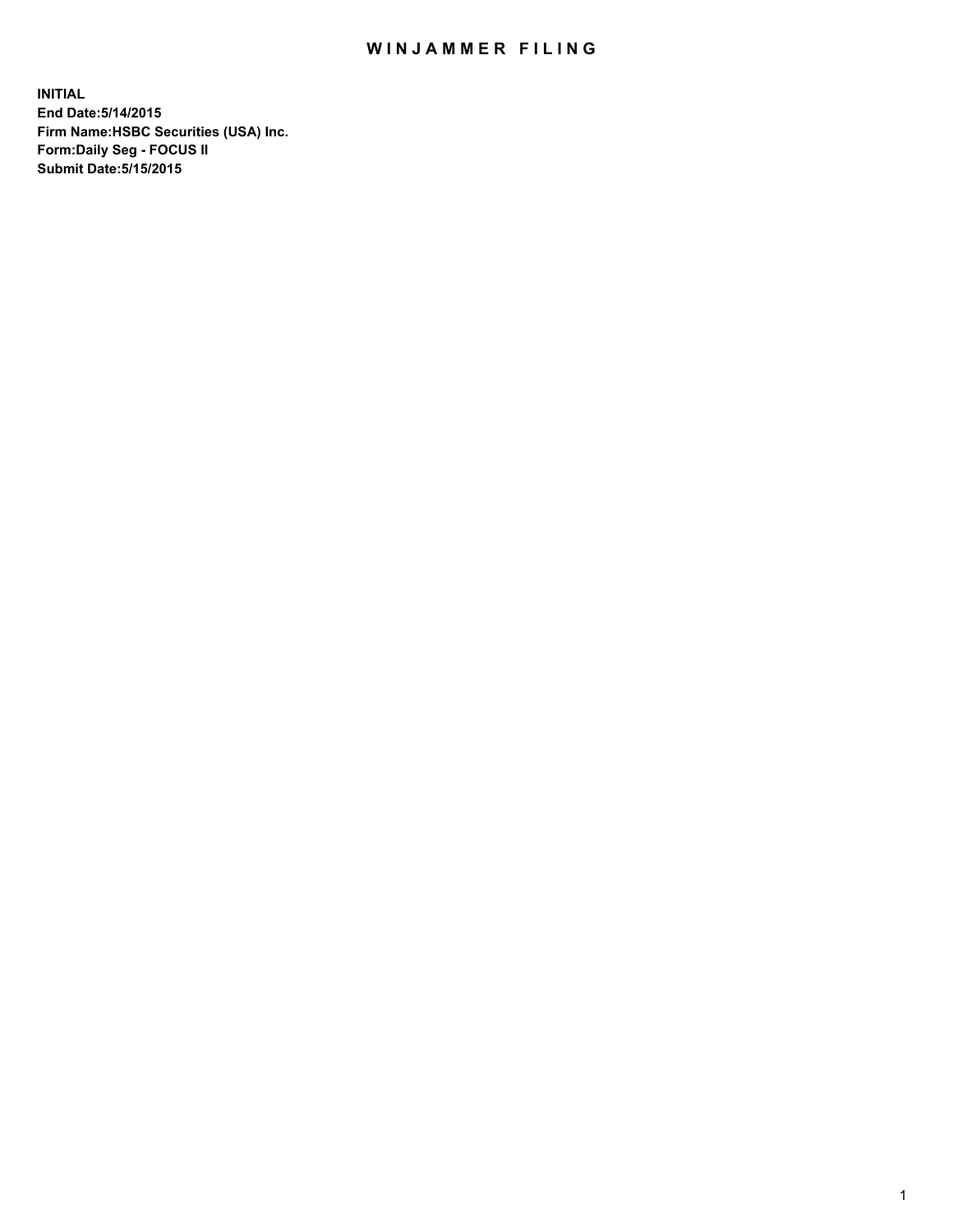## **INITIAL End Date:5/14/2015 Firm Name:HSBC Securities (USA) Inc. Form:Daily Seg - FOCUS II Submit Date:5/15/2015 Daily Segregation - Cover Page**

| Name of Company<br><b>Contact Name</b><br><b>Contact Phone Number</b><br><b>Contact Email Address</b>                                                                                                                                                                                                                          | <b>HSBC Securities (USA) Inc.</b><br>Steven richardson<br>212-525-6445<br>steven.richardson@us.hsbc.com |
|--------------------------------------------------------------------------------------------------------------------------------------------------------------------------------------------------------------------------------------------------------------------------------------------------------------------------------|---------------------------------------------------------------------------------------------------------|
| FCM's Customer Segregated Funds Residual Interest Target (choose one):<br>a. Minimum dollar amount: ; or<br>b. Minimum percentage of customer segregated funds required:%; or<br>c. Dollar amount range between: and; or<br>d. Percentage range of customer segregated funds required between: % and %.                        | 50,000,000<br>0 <sub>0</sub><br>0 <sub>0</sub>                                                          |
| FCM's Customer Secured Amount Funds Residual Interest Target (choose one):<br>a. Minimum dollar amount: ; or<br>b. Minimum percentage of customer secured funds required:%; or<br>c. Dollar amount range between: and; or<br>d. Percentage range of customer secured funds required between:% and%.                            | 10,000,000<br><u>0</u><br>0 <sub>0</sub><br>0 <sub>0</sub>                                              |
| FCM's Cleared Swaps Customer Collateral Residual Interest Target (choose one):<br>a. Minimum dollar amount: ; or<br>b. Minimum percentage of cleared swaps customer collateral required:% ; or<br>c. Dollar amount range between: and; or<br>d. Percentage range of cleared swaps customer collateral required between:% and%. | 30,000,000<br>00<br><u>00</u>                                                                           |

Attach supporting documents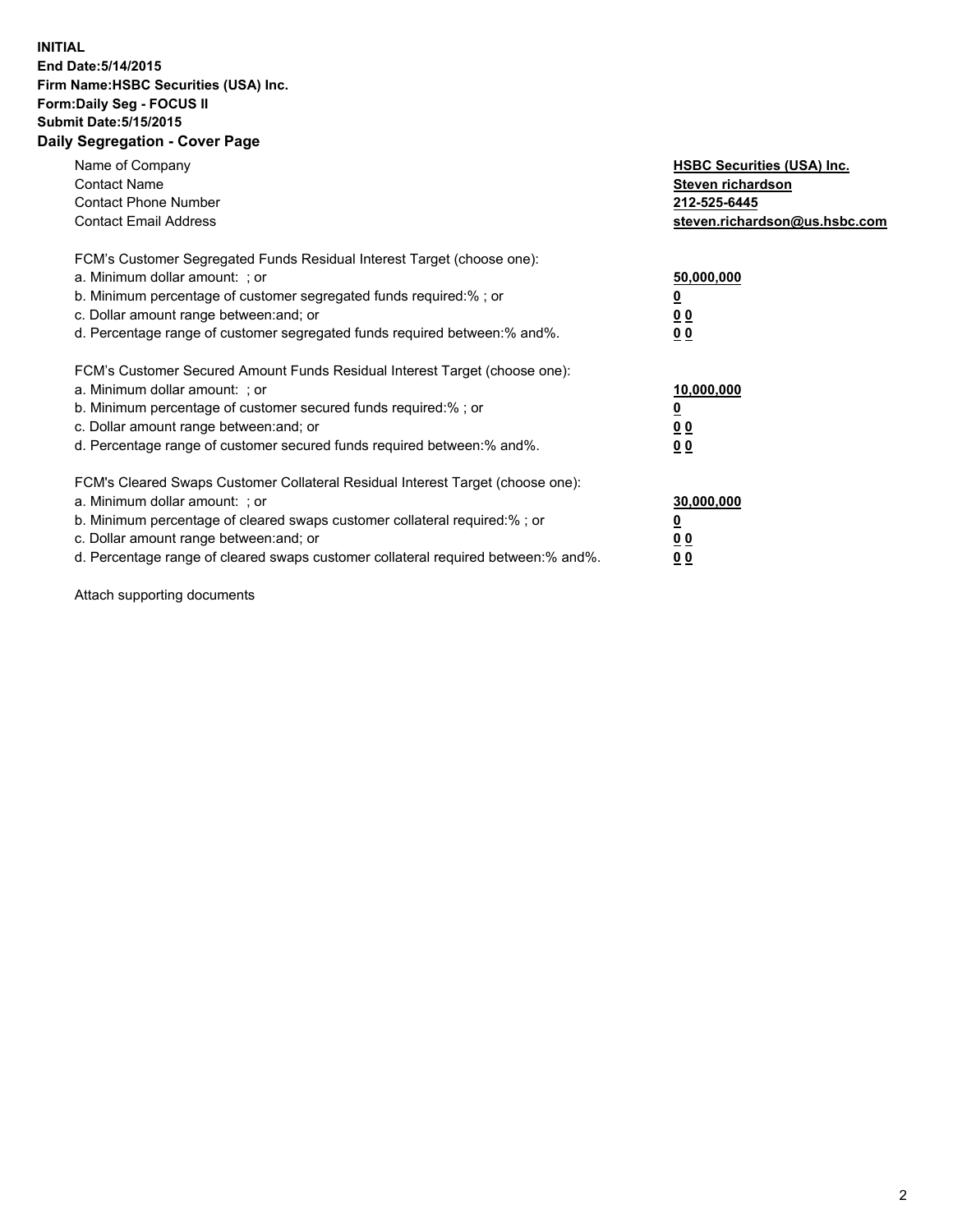**INITIAL End Date:5/14/2015 Firm Name:HSBC Securities (USA) Inc. Form:Daily Seg - FOCUS II Submit Date:5/15/2015 Daily Segregation - Secured Amounts**

Foreign Futures and Foreign Options Secured Amounts Amount required to be set aside pursuant to law, rule or regulation of a foreign government or a rule of a self-regulatory organization authorized thereunder **0** [7305] 1. Net ledger balance - Foreign Futures and Foreign Option Trading - All Customers A. Cash **65,626,467** [7315] B. Securities (at market) **31,060,691** [7317] 2. Net unrealized profit (loss) in open futures contracts traded on a foreign board of trade **-347,424** [7325] 3. Exchange traded options a. Market value of open option contracts purchased on a foreign board of trade **0** [7335] b. Market value of open contracts granted (sold) on a foreign board of trade **0** [7337] 4. Net equity (deficit) (add lines 1. 2. and 3.) **96,339,734** [7345] 5. Account liquidating to a deficit and account with a debit balances - gross amount **927,859** [7351] Less: amount offset by customer owned securities **-916,020** [7352] **11,839** [7354] 6. Amount required to be set aside as the secured amount - Net Liquidating Equity Method (add lines 4 and 5) **96,351,573** [7355] 7. Greater of amount required to be set aside pursuant to foreign jurisdiction (above) or line 6. **96,351,574** [7360] FUNDS DEPOSITED IN SEPARATE REGULATION 30.7 ACCOUNTS 1. Cash in banks A. Banks located in the United States **22,880,513** [7500] B. Other banks qualified under Regulation 30.7 **0** [7520] **22,880,513** [7530] 2. Securities A. In safekeeping with banks located in the United States **31,060,691** [7540] B. In safekeeping with other banks qualified under Regulation 30.7 **0** [7560] **31,060,691** [7570] 3. Equities with registered futures commission merchants A. Cash **0** [7580] B. Securities **0** [7590] C. Unrealized gain (loss) on open futures contracts **0** [7600] D. Value of long option contracts **0** [7610] E. Value of short option contracts **0** [7615] **0** [7620] 4. Amounts held by clearing organizations of foreign boards of trade A. Cash **0** [7640] B. Securities **0** [7650] C. Amount due to (from) clearing organization - daily variation **0** [7660] D. Value of long option contracts **0** [7670] E. Value of short option contracts **0** [7675] **0** [7680] 5. Amounts held by members of foreign boards of trade A. Cash **68,539,426** [7700] B. Securities **0** [7710] C. Unrealized gain (loss) on open futures contracts **-347,424** [7720] D. Value of long option contracts **0** [7730] E. Value of short option contracts **0** [7735] **68,192,002** [7740] 6. Amounts with other depositories designated by a foreign board of trade **0** [7760] 7. Segregated funds on hand **0** [7765] 8. Total funds in separate section 30.7 accounts **122,133,206** [7770] 9. Excess (deficiency) Set Aside for Secured Amount (subtract line 7 Secured Statement Page 1 from Line 8) **25,781,632** [7380] 10. Management Target Amount for Excess funds in separate section 30.7 accounts **10,000,000** [7780] 11. Excess (deficiency) funds in separate 30.7 accounts over (under) Management Target **15,781,632** [7785]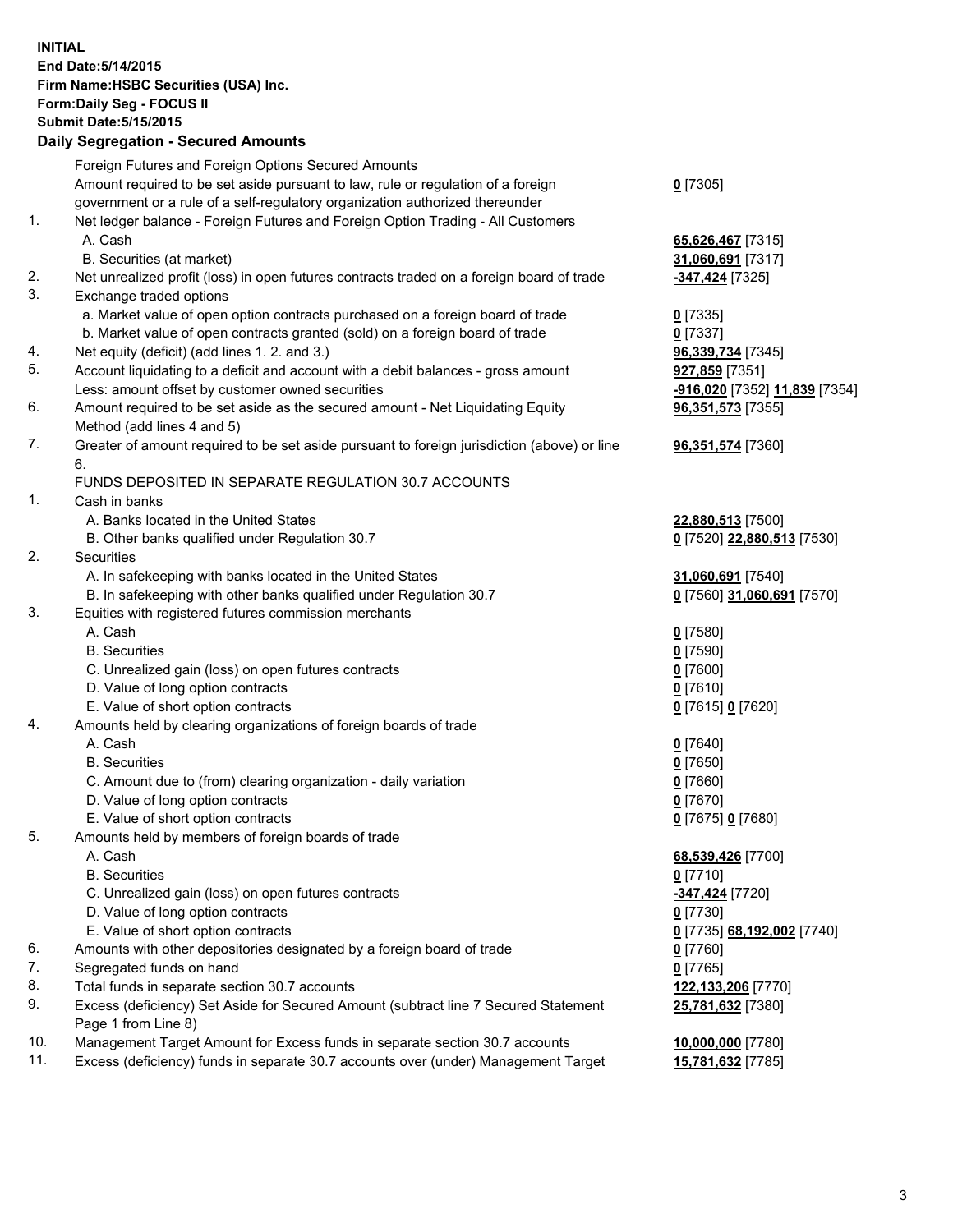|                                       | <b>INITIAL</b>                                                                      |                            |  |  |  |  |
|---------------------------------------|-------------------------------------------------------------------------------------|----------------------------|--|--|--|--|
| End Date: 5/14/2015                   |                                                                                     |                            |  |  |  |  |
| Firm Name: HSBC Securities (USA) Inc. |                                                                                     |                            |  |  |  |  |
|                                       | Form: Daily Seg - FOCUS II                                                          |                            |  |  |  |  |
|                                       | <b>Submit Date: 5/15/2015</b>                                                       |                            |  |  |  |  |
|                                       | Daily Segregation - Segregation Statement                                           |                            |  |  |  |  |
|                                       | SEGREGATION REQUIREMENTS(Section 4d(2) of the CEAct)                                |                            |  |  |  |  |
| 1.                                    | Net ledger balance                                                                  |                            |  |  |  |  |
|                                       | A. Cash                                                                             | 169,309,785 [7010]         |  |  |  |  |
|                                       | B. Securities (at market)                                                           | 696,587,038 [7020]         |  |  |  |  |
| 2.                                    | Net unrealized profit (loss) in open futures contracts traded on a contract market  | 207,173,836 [7030]         |  |  |  |  |
| 3.                                    | Exchange traded options                                                             |                            |  |  |  |  |
|                                       | A. Add market value of open option contracts purchased on a contract market         | 99,129,825 [7032]          |  |  |  |  |
|                                       | B. Deduct market value of open option contracts granted (sold) on a contract market | -6,775,198 [7033]          |  |  |  |  |
| 4.                                    | Net equity (deficit) (add lines 1, 2 and 3)                                         | 1,165,425,286 [7040]       |  |  |  |  |
| 5.                                    | Accounts liquidating to a deficit and accounts with                                 |                            |  |  |  |  |
|                                       | debit balances - gross amount                                                       | 1,495,094 [7045]           |  |  |  |  |
|                                       | Less: amount offset by customer securities                                          | -1,495,094 [7047] 0 [7050] |  |  |  |  |
| 6.                                    | Amount required to be segregated (add lines 4 and 5)                                | 1,165,425,286 [7060]       |  |  |  |  |
|                                       | FUNDS IN SEGREGATED ACCOUNTS                                                        |                            |  |  |  |  |
| 7.                                    | Deposited in segregated funds bank accounts                                         |                            |  |  |  |  |
|                                       | A. Cash                                                                             | 9,365,102 [7070]           |  |  |  |  |
|                                       | B. Securities representing investments of customers' funds (at market)              | $0$ [7080]                 |  |  |  |  |
|                                       | C. Securities held for particular customers or option customers in lieu of cash (at | 176,226,429 [7090]         |  |  |  |  |
|                                       | market)                                                                             |                            |  |  |  |  |
| 8.                                    | Margins on deposit with derivatives clearing organizations of contract markets      |                            |  |  |  |  |
|                                       | A. Cash                                                                             | 245,550,920 [7100]         |  |  |  |  |
|                                       | B. Securities representing investments of customers' funds (at market)              | 152,253,409 [7110]         |  |  |  |  |
|                                       | C. Securities held for particular customers or option customers in lieu of cash (at | 520,360,609 [7120]         |  |  |  |  |
|                                       | market)                                                                             |                            |  |  |  |  |
| 9.                                    | Net settlement from (to) derivatives clearing organizations of contract markets     | 33,172,005 [7130]          |  |  |  |  |
| 10.                                   | Exchange traded options                                                             |                            |  |  |  |  |
|                                       | A. Value of open long option contracts                                              | 99,129,825 [7132]          |  |  |  |  |
|                                       | B. Value of open short option contracts                                             | -6,775,198 [7133]          |  |  |  |  |
| 11.                                   | Net equities with other FCMs                                                        |                            |  |  |  |  |
|                                       | A. Net liquidating equity                                                           | 45,942,378 [7140]          |  |  |  |  |
|                                       | B. Securities representing investments of customers' funds (at market)              | $0$ [7160]                 |  |  |  |  |
|                                       | C. Securities held for particular customers or option customers in lieu of cash (at | $0$ [7170]                 |  |  |  |  |
|                                       | market)                                                                             |                            |  |  |  |  |
| 12.                                   | Segregated funds on hand                                                            | $0$ [7150]                 |  |  |  |  |
| 13.                                   | Total amount in segregation (add lines 7 through 12)                                | 1,275,225,479 [7180]       |  |  |  |  |
| 14.                                   | Excess (deficiency) funds in segregation (subtract line 6 from line 13)             | 109,800,193 [7190]         |  |  |  |  |
| 15.                                   | Management Target Amount for Excess funds in segregation                            | 50,000,000 [7194]          |  |  |  |  |
| 16.                                   | Excess (deficiency) funds in segregation over (under) Management Target Amount      | 59,800,193 [7198]          |  |  |  |  |
|                                       | Excess                                                                              |                            |  |  |  |  |